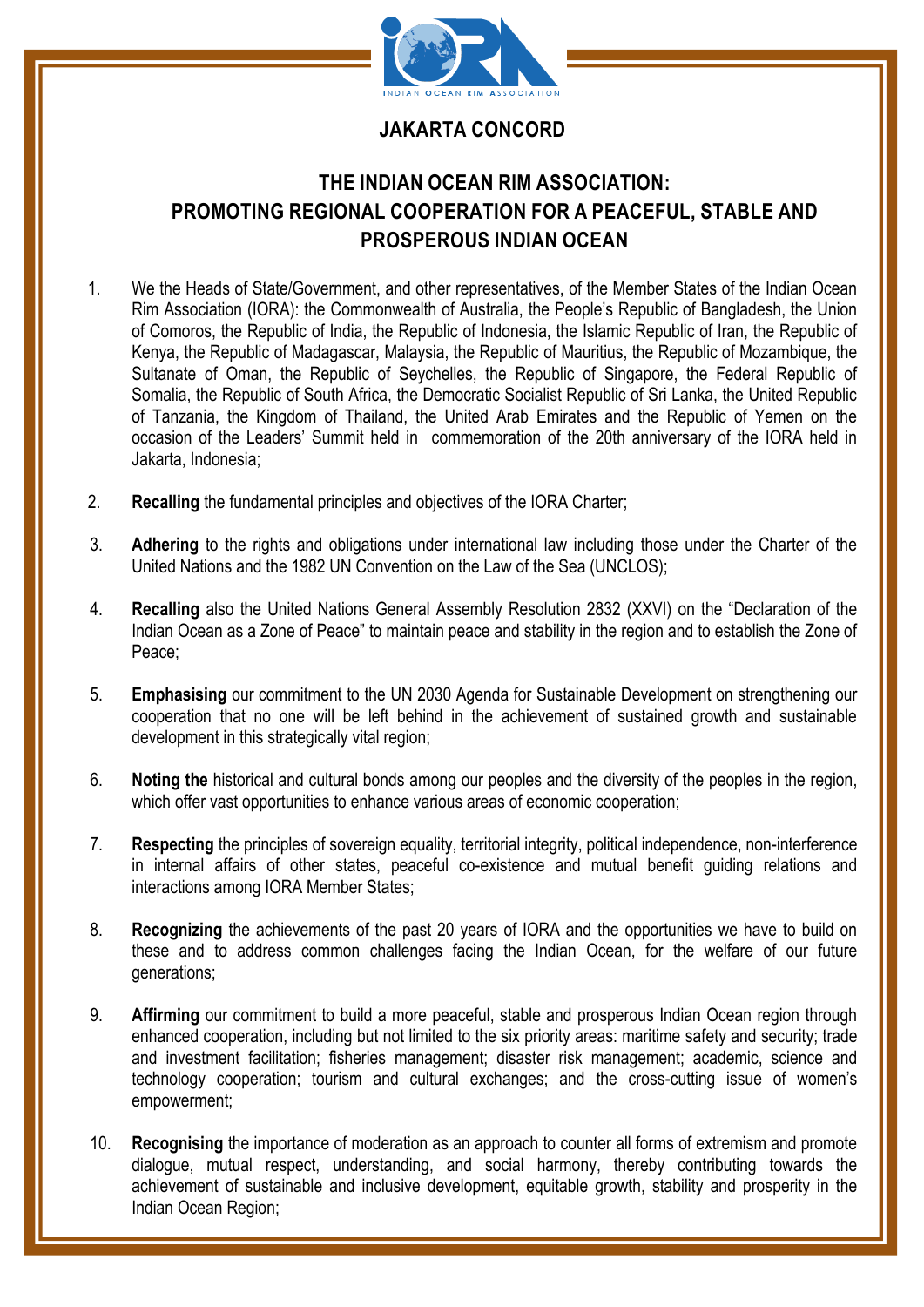

- 11. **Convinced** of the significance of the Blue Economy as a driver of inclusive and sustainable economic growth and development in the Indian Ocean region;
- 12. **Acknowledging** that the coastal areas and maritime waters of the Indian Ocean bind the region together and link it to other regions of the world, and that it is therefore essential to maintain maritime safety and security for peace, stability and sustainable economic growth and development in the region;
- 13. **Reaffirming** that gender equality and the empowerment of women and girls are central to realising inclusive and sustainable economic growth;
- 14. **Recognising** the importance of Dialogue Partners to advance the objectives of the Association; and
- 15. **Underscoring** the importance of regional synergies and cooperation to promote peace, stability and prosperity.

## **OBJECTIVES**

- 16. We commit ourselves to:
	- a. Promoting Maritime Safety and Security in the region by:
		- enhancing cooperation in preventing and managing accidents and incidents at sea and promoting effective coordination between IORA member states' aeronautical and maritime search and rescue services;
		- encouraging the sharing of expertise and resources to reduce substandard shipping and manage risks to the safety of vessels and the marine environments of the Indian Ocean region;
		- strengthening regional cooperation to address transboundary challenges, including piracy, armed robberies at sea, terrorism, trafficking in persons, people smuggling, irregular movement of persons, illicit drugs trafficking, illicit trafficking in wildlife, crimes in the fisheries sector, and environmental crimes; and
		- ensuring that countries in the region can exercise freedom of navigation and overflight in accordance with international law, including UNCLOS, as constitution for the Oceans.
	- b. Enhancing Trade and Investment cooperation in the region by:
		- encouraging greater intra-IORA flow of goods, services, investment, and technology as a stimulus to further develop and grow our economies sustainably;
		- exploring ways to improve the production capacity, competitiveness, and value addition of products from the region;
		- promoting public-private partnership in infrastructure development;
		- strengthening the involvement of the private sector, in particular SMEs, through regular dialogues and interactions between Governments and businesses, including women owned businesses;
		- continuing regulatory reforms to encourage competitiveness and innovation and promote ease of doing business;
		- improving connectivity (institutional, physical, and people-to-people) in the Indian Ocean region, including facilitating the movement of businesspersons;
		- recognising the importance to regional economic growth and skills development of producing value added goods and increasing participation in global value chains;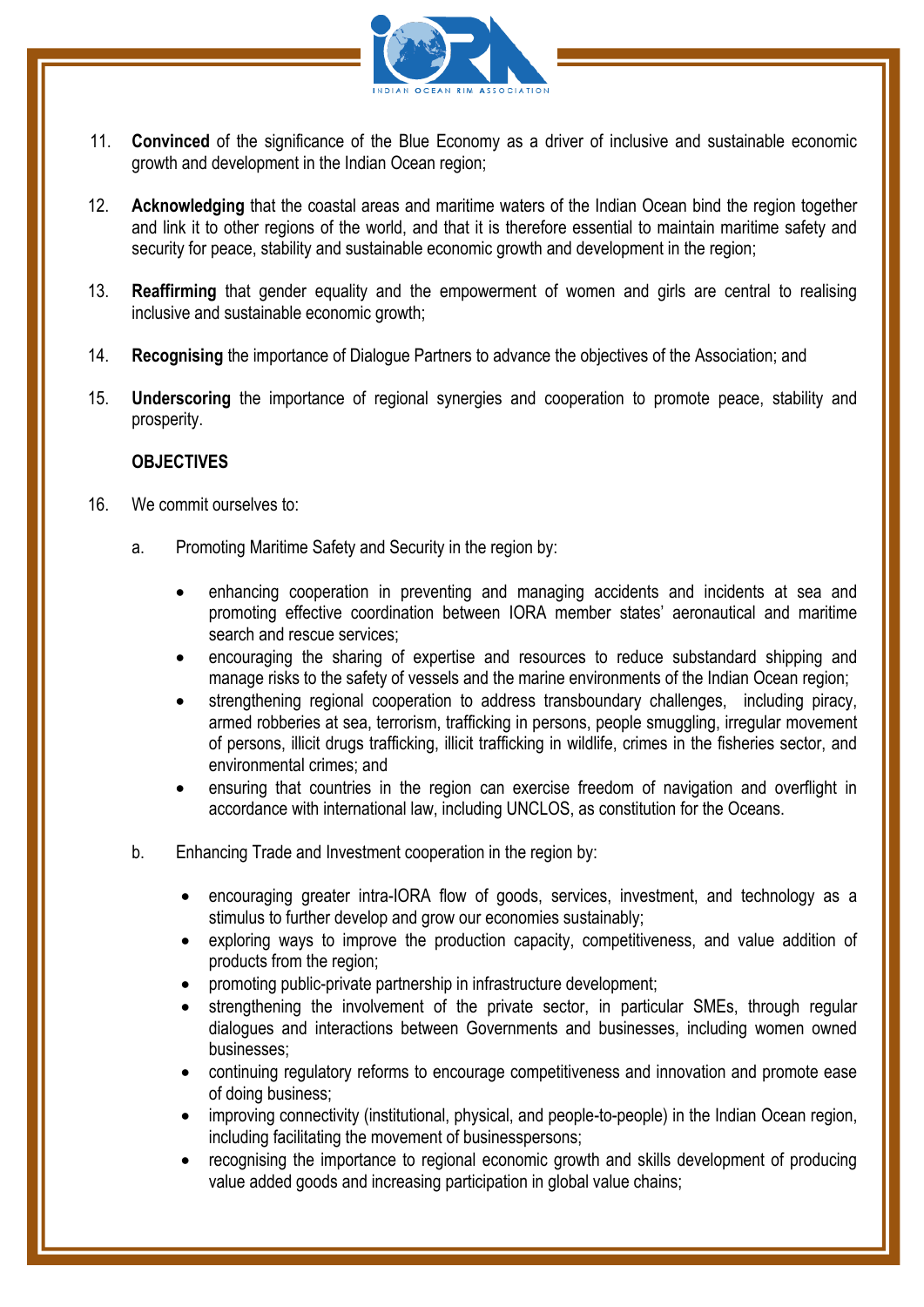

- promoting shipping, ports, transport and logistic alliances within the region and with other regions in the world; and
- encouraging the development of standards suitable to IORA Member States, taking into account international and national standards.
- c. Promoting sustainable and responsible fisheries management and development by:
	- enhancing science-based management and conservation of marine living resources, including through supporting and strengthening the work of Regional Fisheries Management Organisations (RFMOs), and enhancing regional and international mechanism to combat IUU fishing;
	- promoting environmentally sustainable practices in aquaculture, marine capture fisheries, and post-harvest technology.
	- increasing technical assistance and capacity building in fostering and strengthening protection and preservation of the coastal and marine environment; and
	- supporting measures to increase the capacity of small-scale fishers in line with sustainable fisheries practices so as to promote and facilitate trade in fish and fisheries products as well as the access of this products in global markets in order to improve their livelihoods.
- d. Enhancing disaster risk management in the region by:
	- acknowledging the vulnerability of coastal and Small Island Developing States due to climate change and ocean acidification and working together to implement the provisions of the Paris Agreement on climate change;
	- strengthening regional disaster preparedness, community resilience, and disaster risk management in accordance with the Sendai Framework for Disaster Risk Reduction;
	- improving geodetic data-sharing, methods and infrastructure and further developing integrated early warning systems in the region for forecasting and communicating disaster-related risks and hazards; and
	- Enhancing cooperation with stakeholders in addressing issues related to disaster and climate change through capacity building including sharing of information, experiences and best practices to improve community resilience to minimize disruption of economic activities.
- e. Strengthening academic, science and technology cooperation by:
	- increase scientific knowledge, develop research capacity and transfer marine technology, among research and development institutions and academics;
	- increasing opportunities for accessible and affordable scholarships and capacity-building to further human development, with a particular focus on the challenges of Least Developed Countries (LDCs) and Small Island Developing States (SIDS);
	- promoting sharing and collaboration in technology and innovation and in the implementation of e-Government and other Information, Communication, and Technology (ICT) solutions in the region; and
	- strengthening the IORA-Regional Centre for Science & Technology Transfer (IORA-RCSTT) and the Fisheries Support Unit (FSU) to better perform their mandates.
- f. Fostering tourism and cultural exchanges by:
	- increasing people-to-people interaction to promote regional economic growth;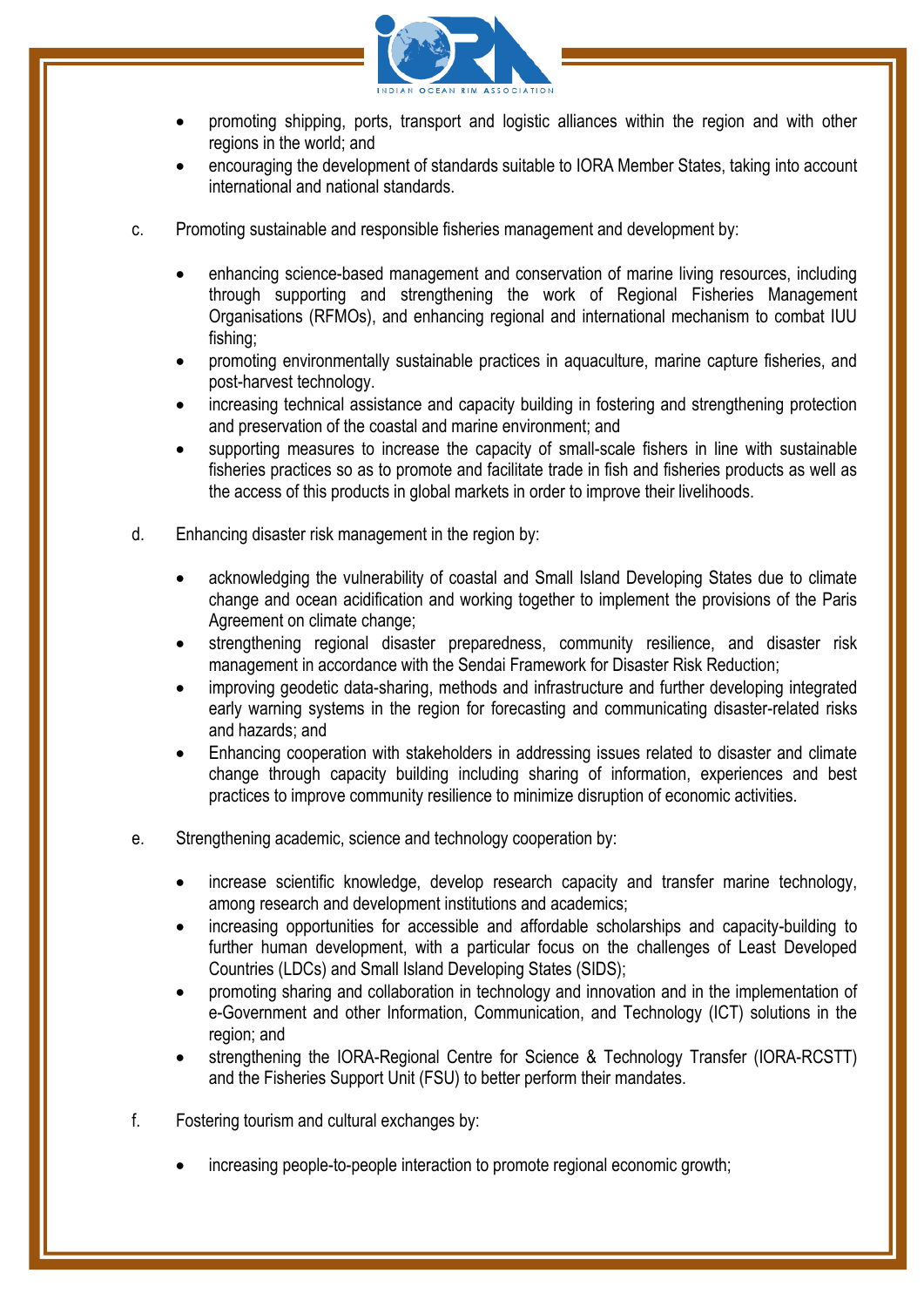

- encouraging the sustainable development of community-based tourism and eco-tourism;
- promoting cultural heritage and harnessing the economic potential of this heritage, including World Heritage properties and sites; and
- cooperating and sharing experiences for the sustainable development of tourism
- Augmenting regional connectivity by encouraging direct flights and shipping services including cruises by encouraging investment in requisite infrastructure.
- g. Harnessing and developing cross cutting issues and priority objectives by:
	- developing the opportunity of the oceans by promoting the Blue Economy as a key source of inclusive economic growth, job creation and education, based on the evidence-based sustainable management of marine resources;
	- promoting gender equality and the empowerment of women and girls, ensure women's rights, access, and opportunities for participation and leadership in the economy and to eliminate violence and discrimination against women and girls in all its forms as the prosperity of the region will only be realised fully by investing in the empowerment of women and girls.
	- enhancing cooperation in promoting the culture of democracy, good governance, combating corruption, promotion and protection of human rights and fundamental freedoms.
- h. Broadening IORA's external engagement by:
	- enhancing and deepening cooperation with Dialogue Partners, including sharing of technical expertise and other resources for mutual benefit;
	- expanding collaboration with countries outside the region and relevant regional and international organizations based on mutual interest to increase the profile of IORA at international fora; and
	- expanding and deepening engagement with non-government stakeholders, including civil society, chambers of commerce, media and youth of the region in order to enhance people-topeople interaction for mutual understanding, trust and community-building in the region.
- i. Strengthening IORA's institutions by:
	- providing adequate resources to the IORA Secretariat; and
	- enhancing and strengthening the role of IORA specialized agencies.

We do hereby acknowledge:

- 17. The contribution of the Secretariat to managing, coordinating and implementing the policy decisions and work programmes of IORA.
- 18. The IORA Action Plan that was welcomed by the Council of Ministers Meeting in Jakarta, Indonesia in March 2017 which is in the spirit of the IORA Concord.
- 19. The Government of the Republic of Indonesia, as the current Chair of IORA, for the leadership and initiative to hold the First IORA Leaders' Summit and the excellent hospitality and arrangements for the 20th Anniversary Celebrations.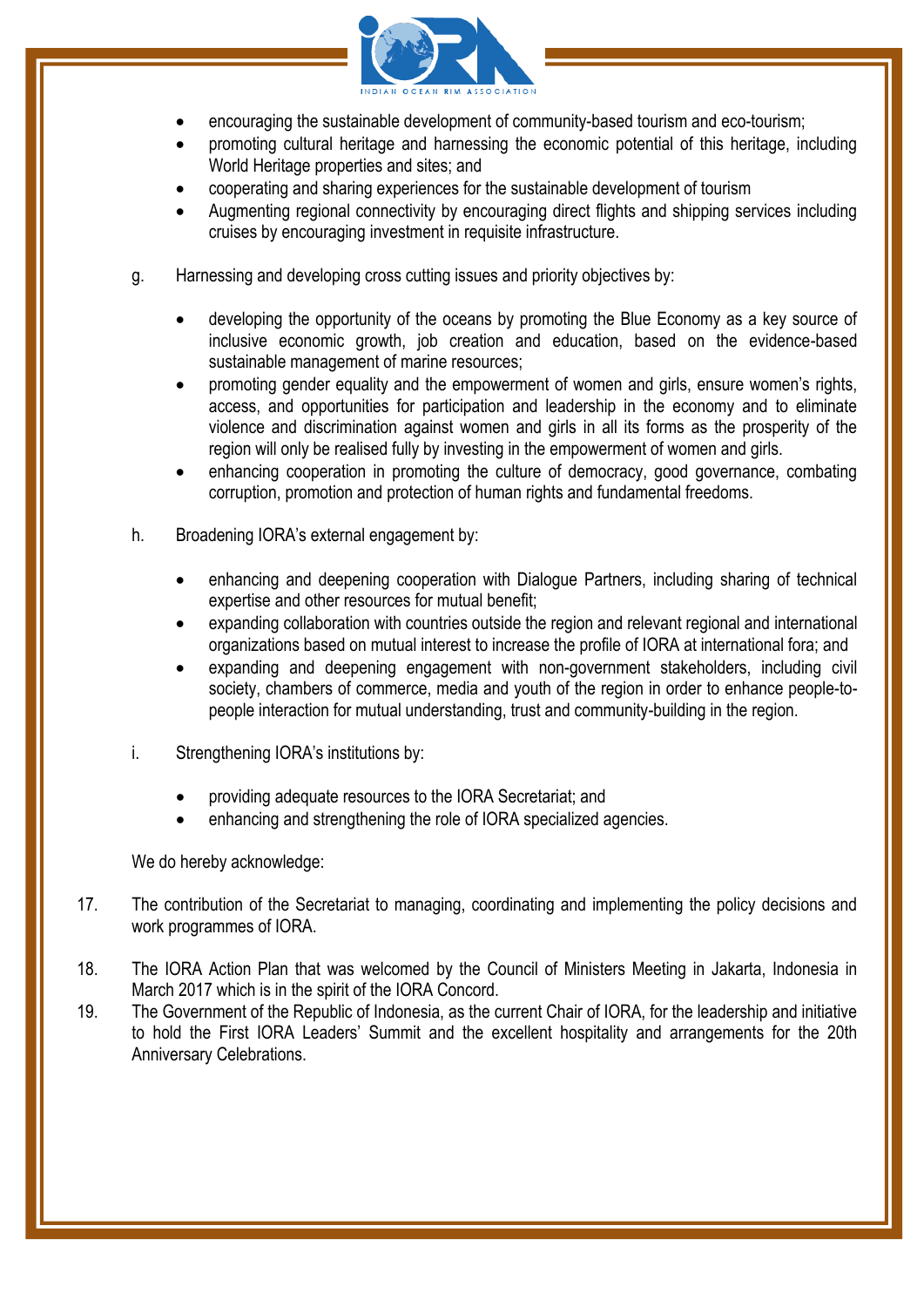



………………………… **The Hon. Malcolm Turnbull MP Prime Minister Commonwealth of Australia**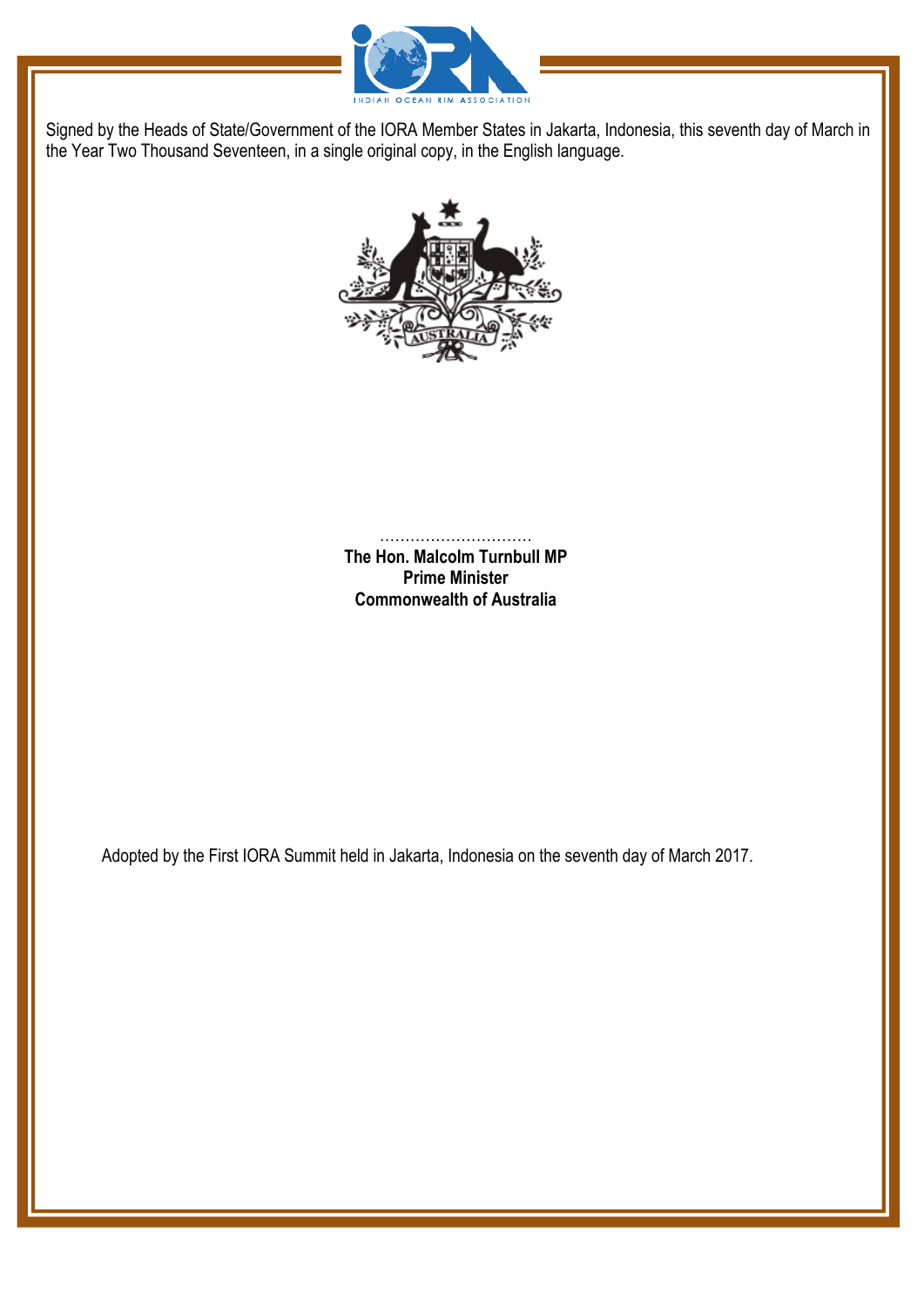



.

………………………… **The Hon. Sheikh Hasina Prime Minister People's Republic of Bangladesh**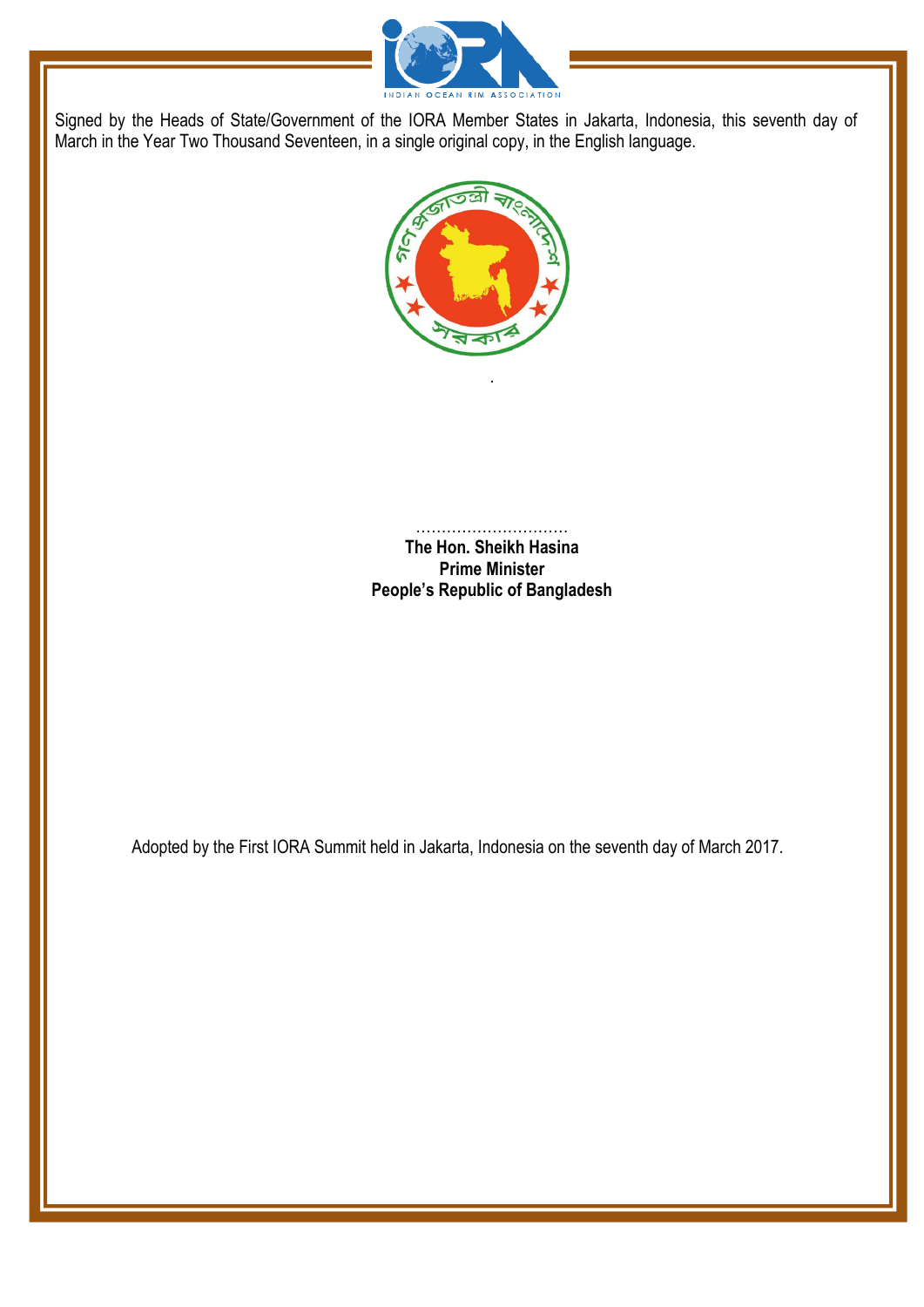



………………………… **H.E. Djaffar Ahmed Said Hassani Vice President Union of Comoros**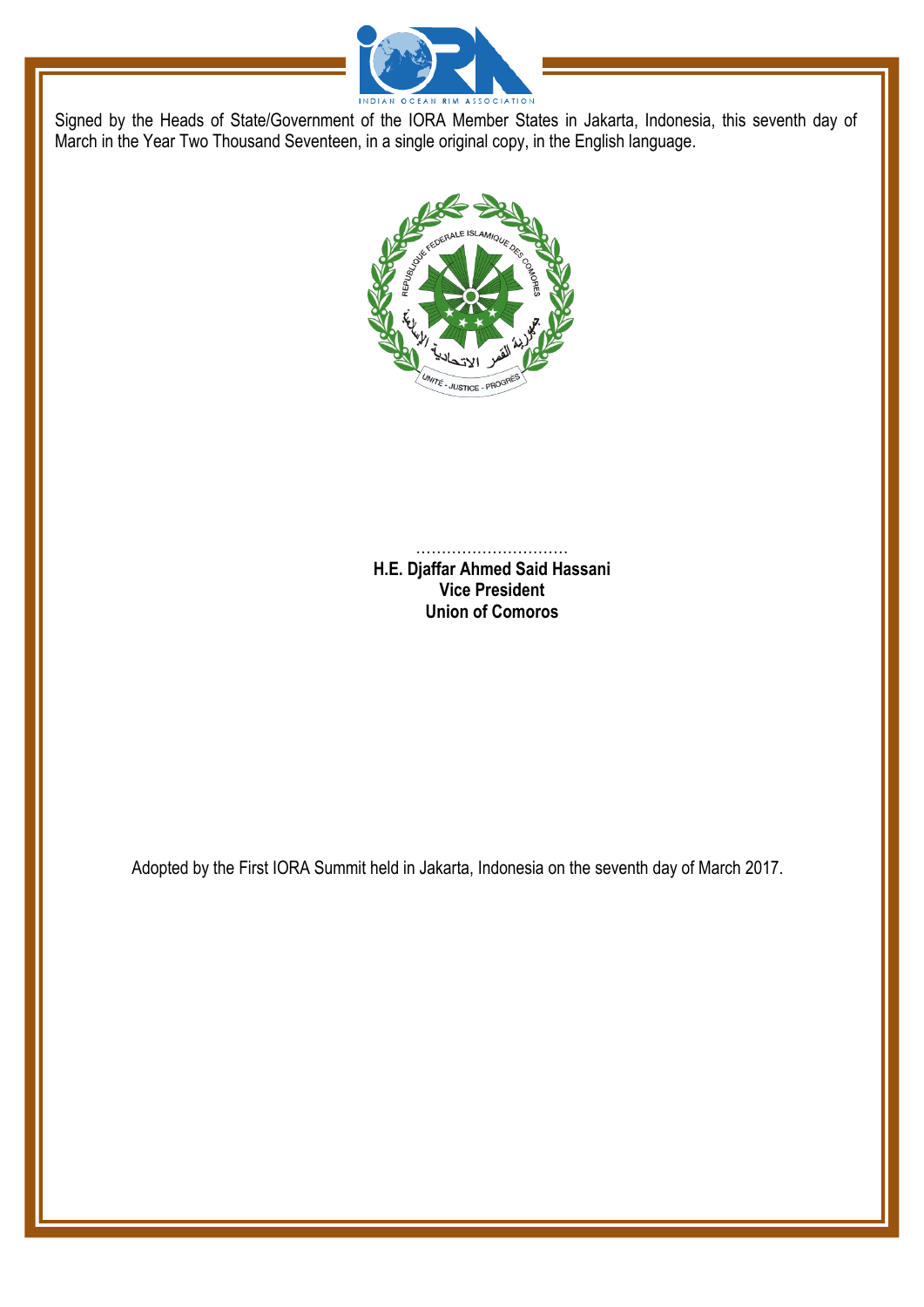



………………………… **H.E. M. Hamid Ansari Vice President Republic of India**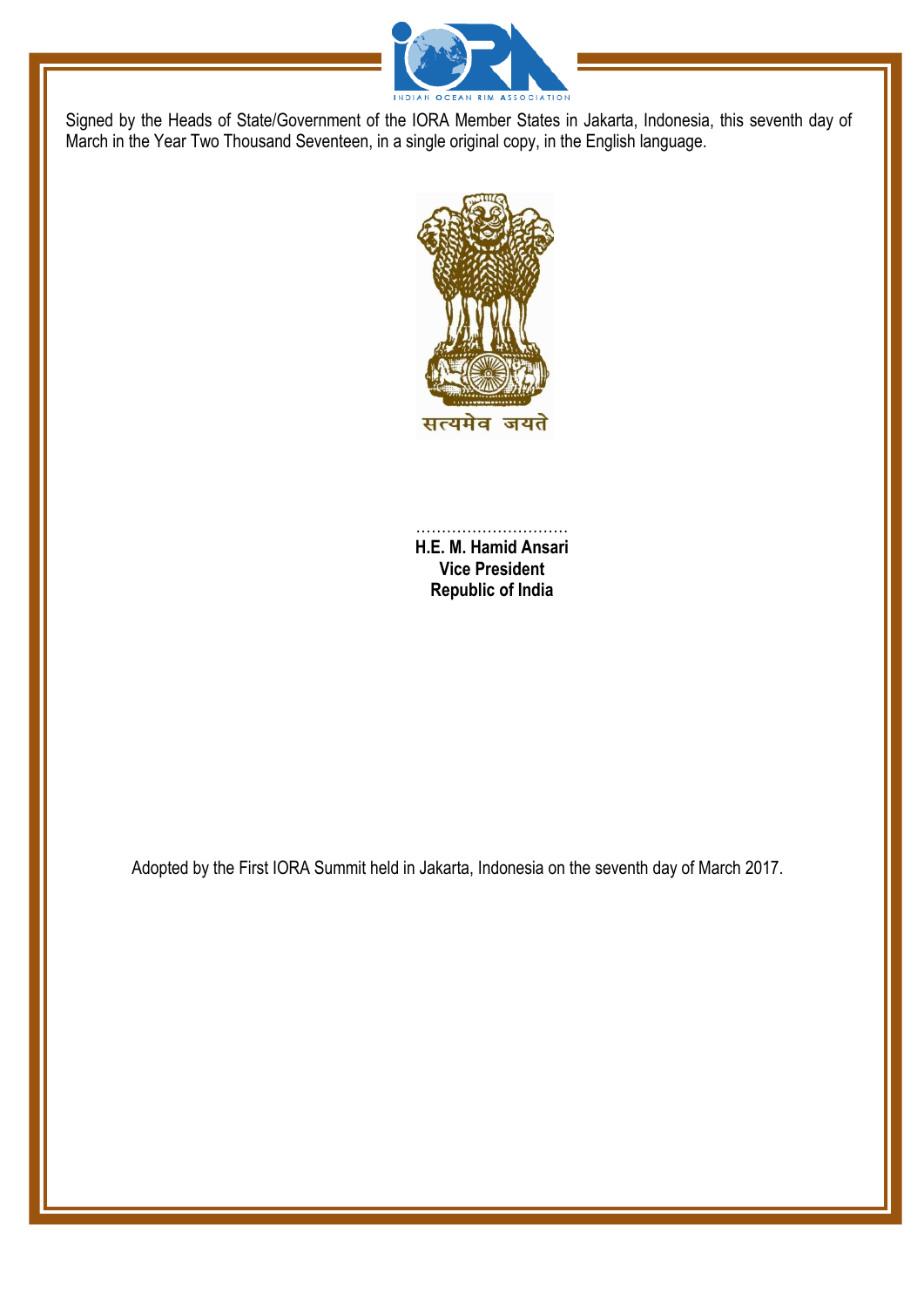



………………………… **The Hon. Mr Joko Widodo President Republic of Indonesia**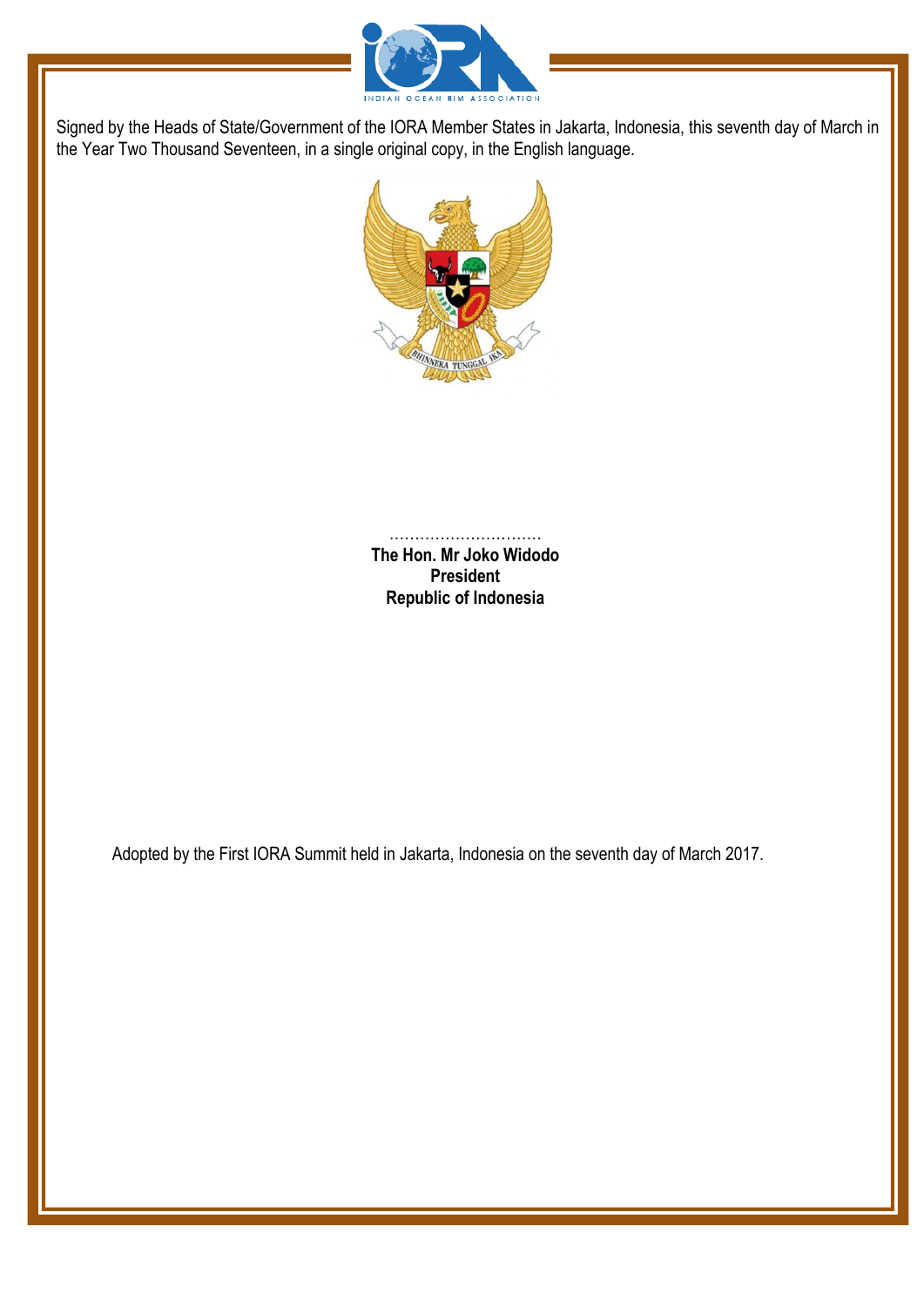



……………………………… **H.E. Hassan Rouhani President Islamic Republic of Iran**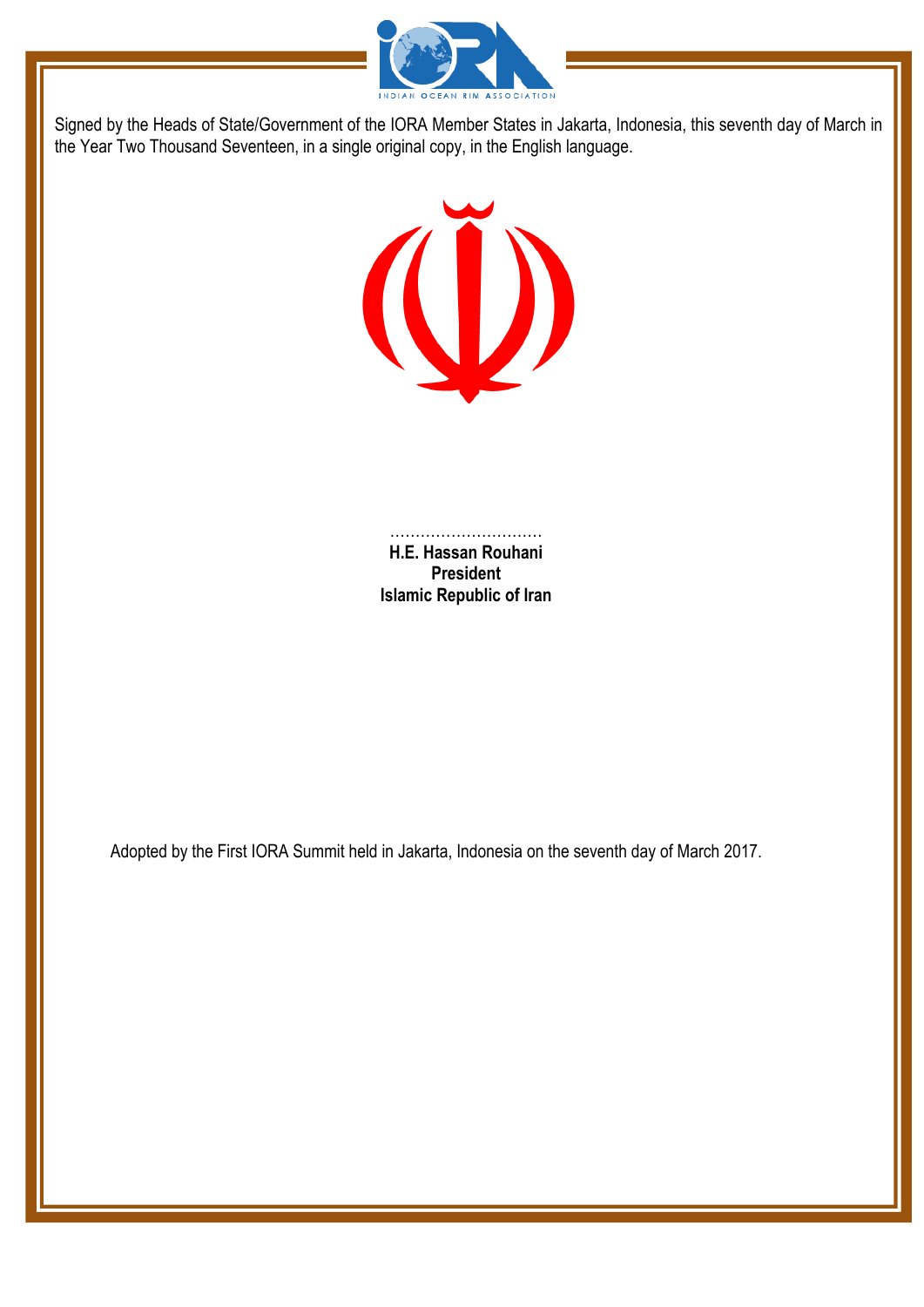



………………………… **H.E Uhuru Kenyatta President Republic of Kenya**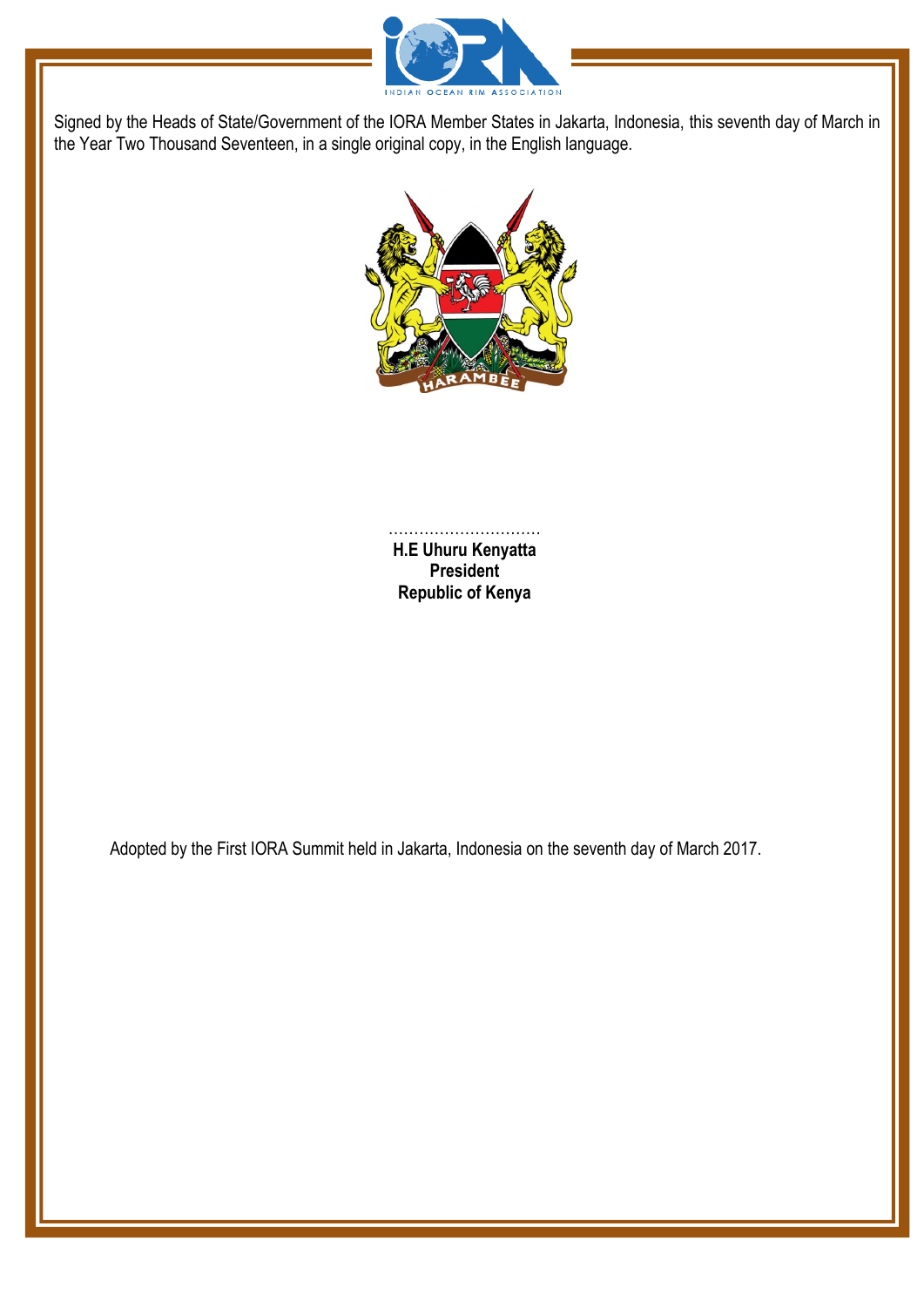



………………………… **H.E. Hery Rajaonarimampianina President Republic of Madagascar**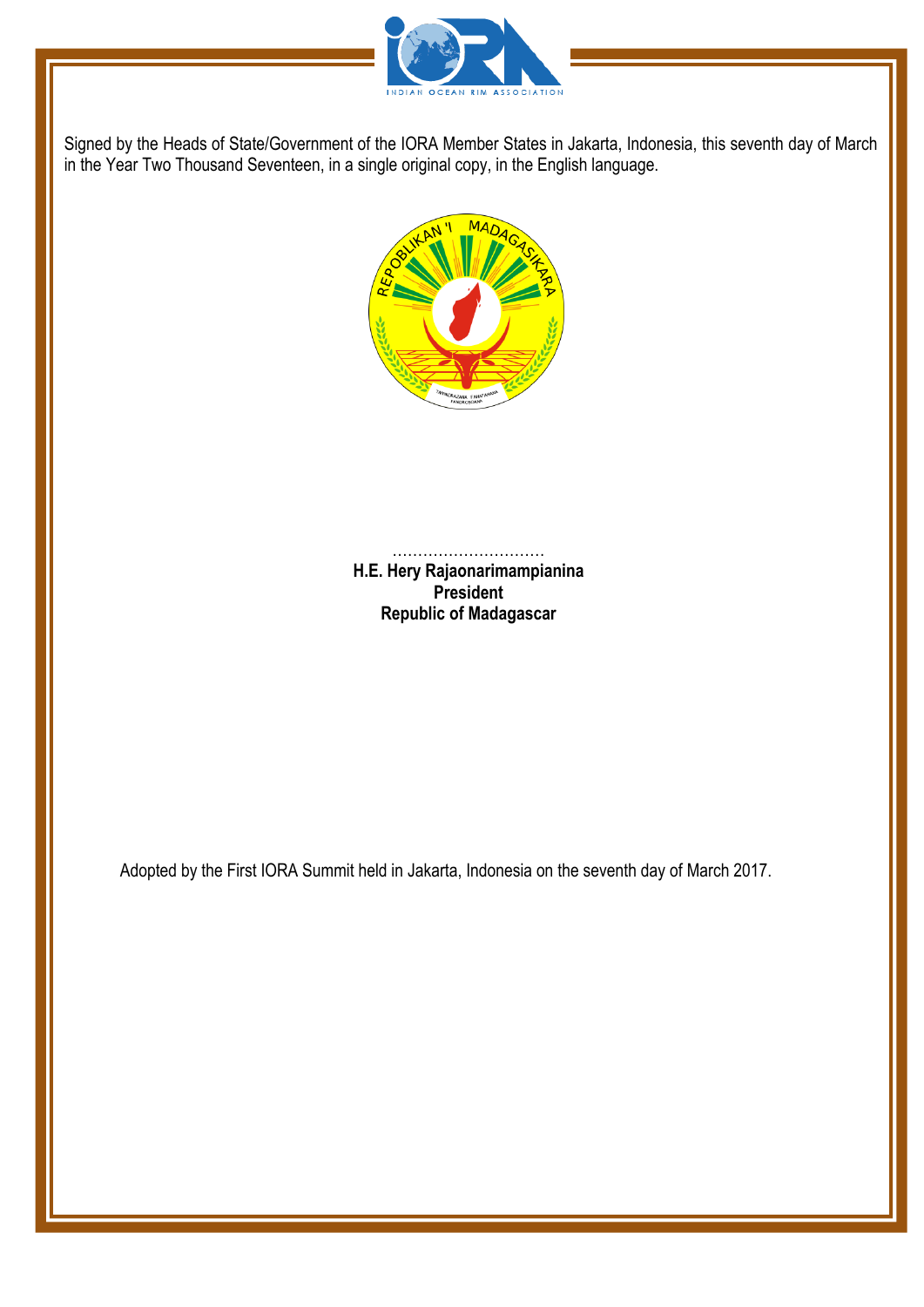



…………………………………… **The Hon. Dato' Sri Mohd Najib Tun Abdul Razak Prime Minister Malaysia**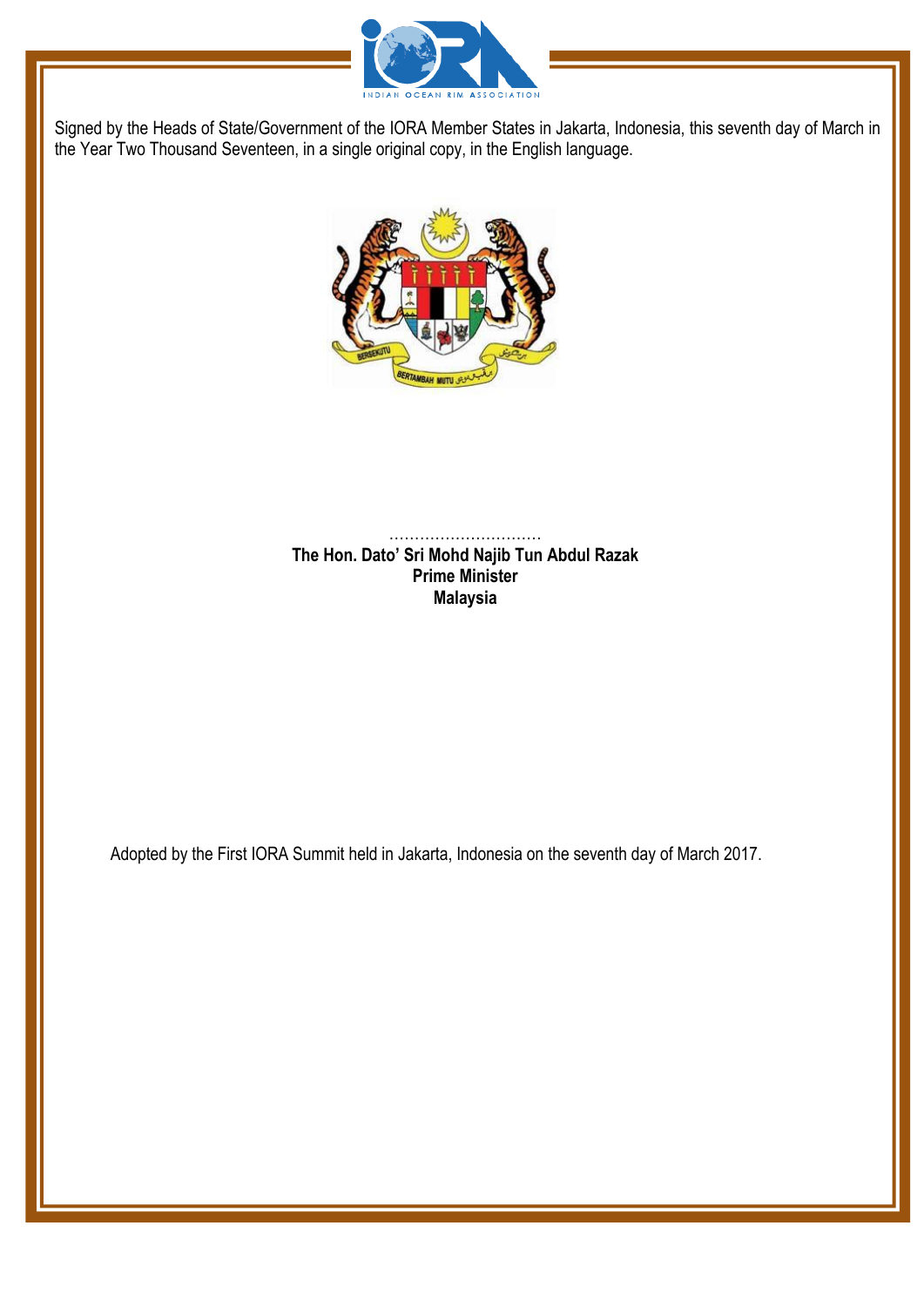



………………………… **The Hon. Pravind Kumar Jugnauth Prime Minister Republic of Mauritius**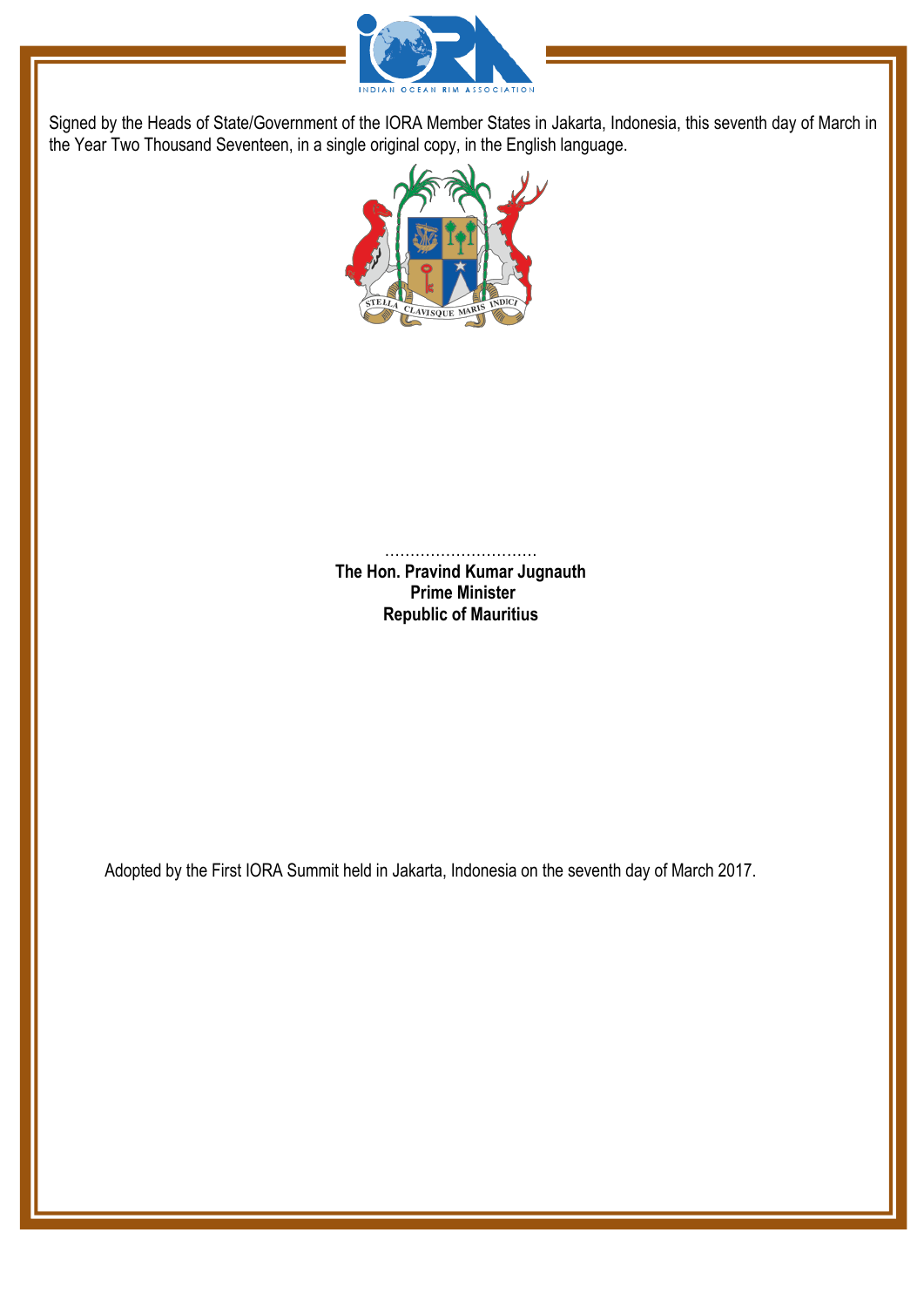



……………………………………… **H.E. Mr Filipe Jacinto Nyusi President Republic of Mozambique**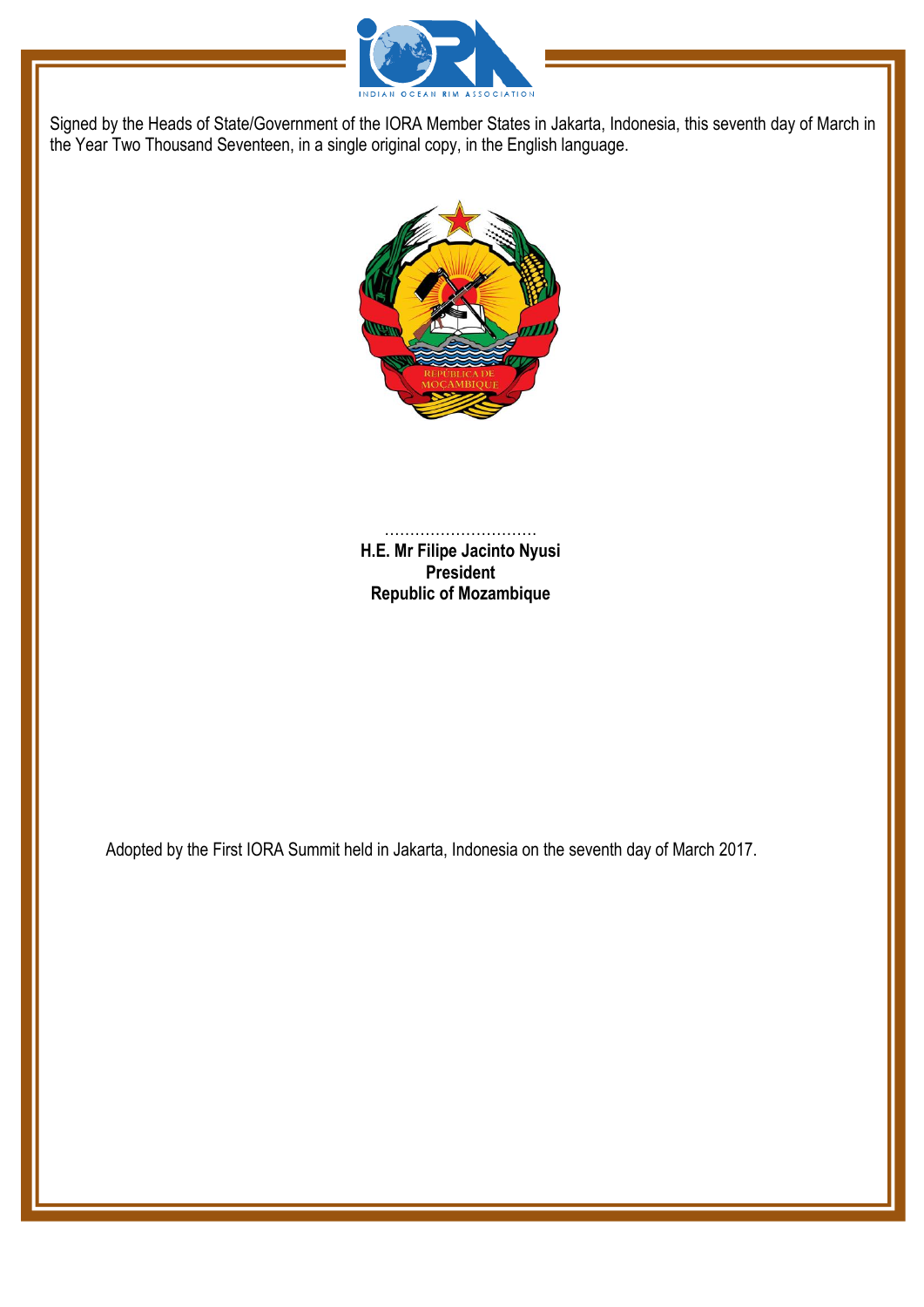



………………………… **His Majesty Sultan Qaboos Bin Said Sultan Sultanate of Oman**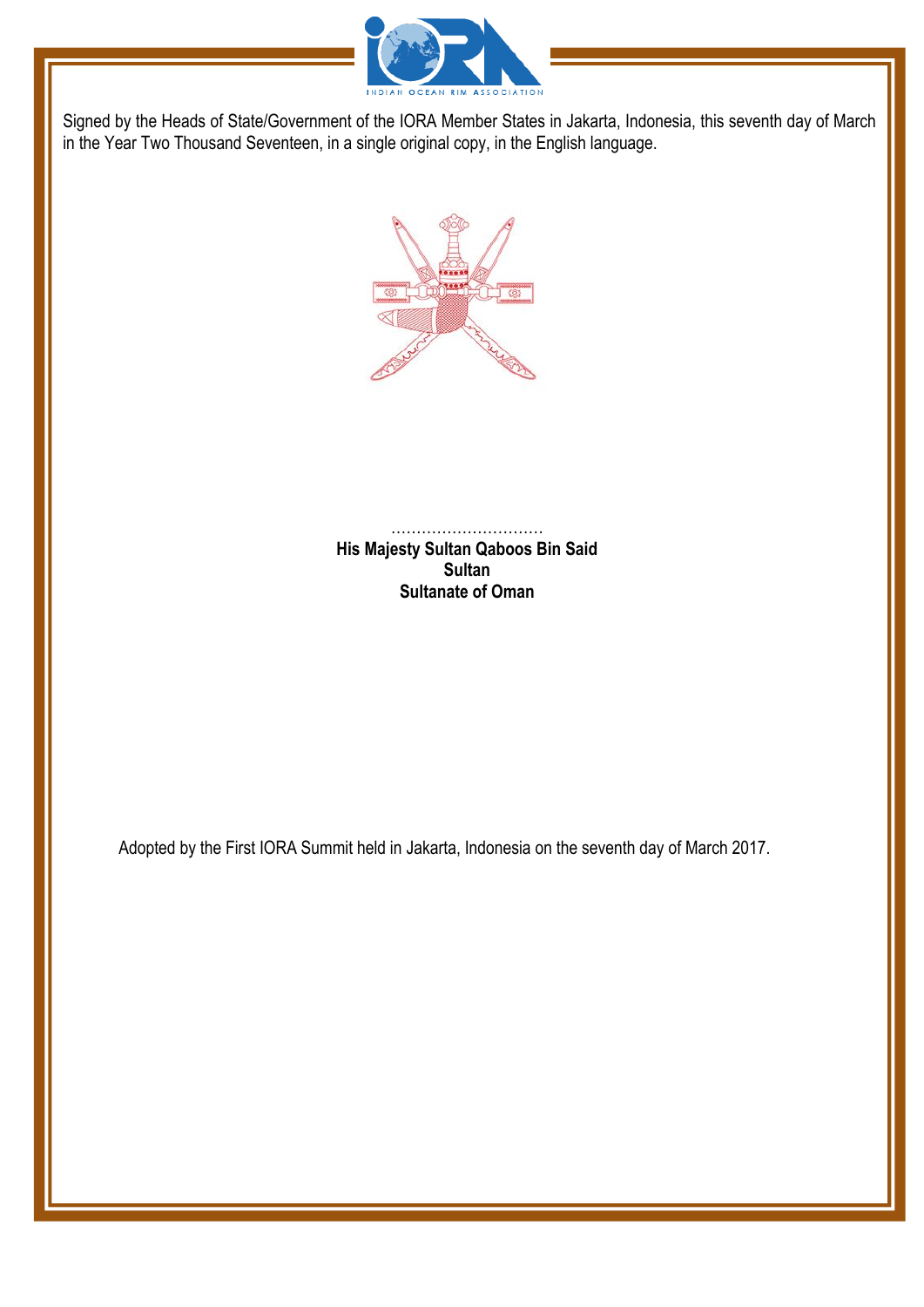



………………………… **H.E. Vincent Meriton Vice President Republic of Seychelles**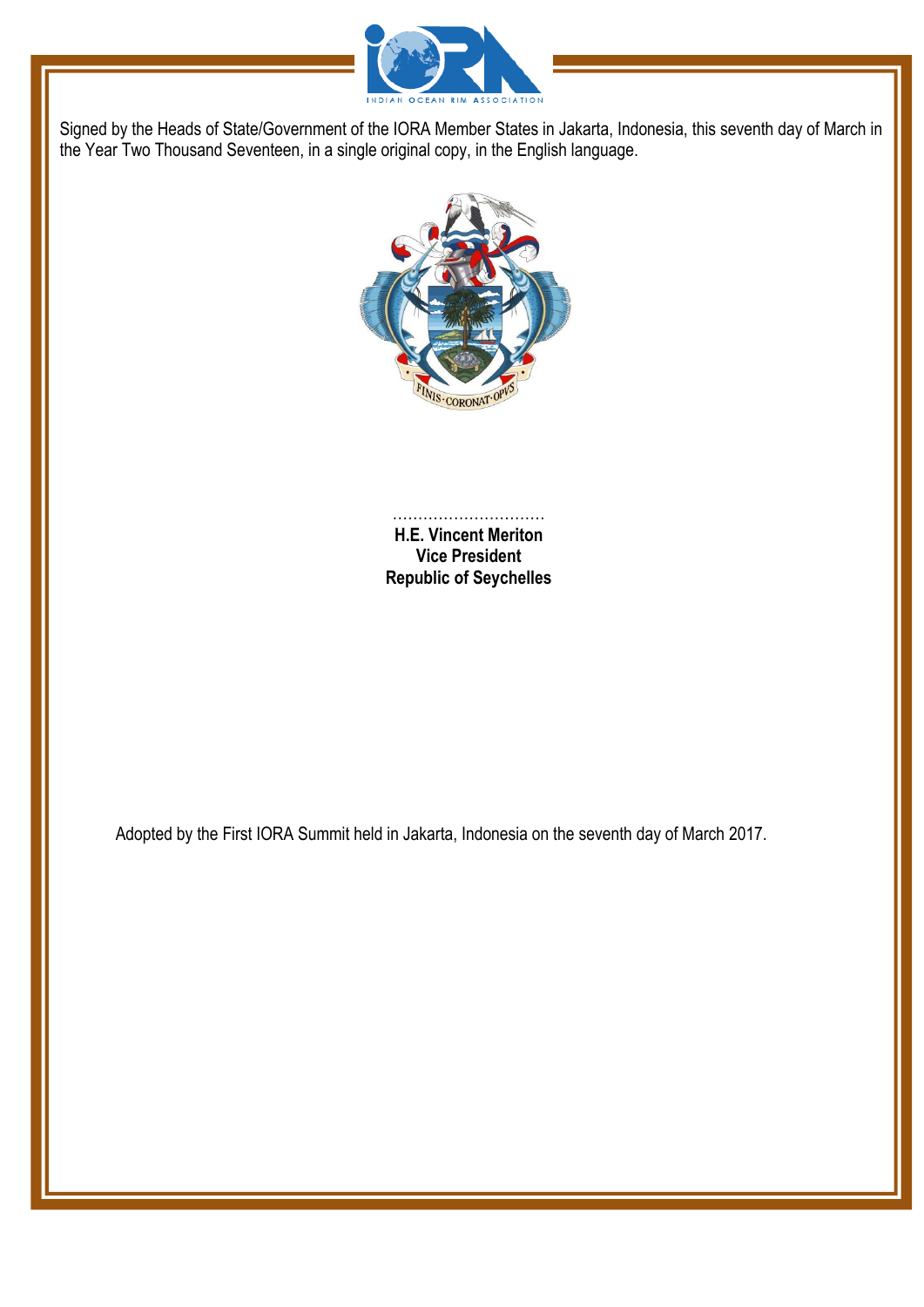

…………………………

.

**H.E. Teo Chee Hean Deputy Prime Minister and Coordinating Minister for National Security Republic of Singapore**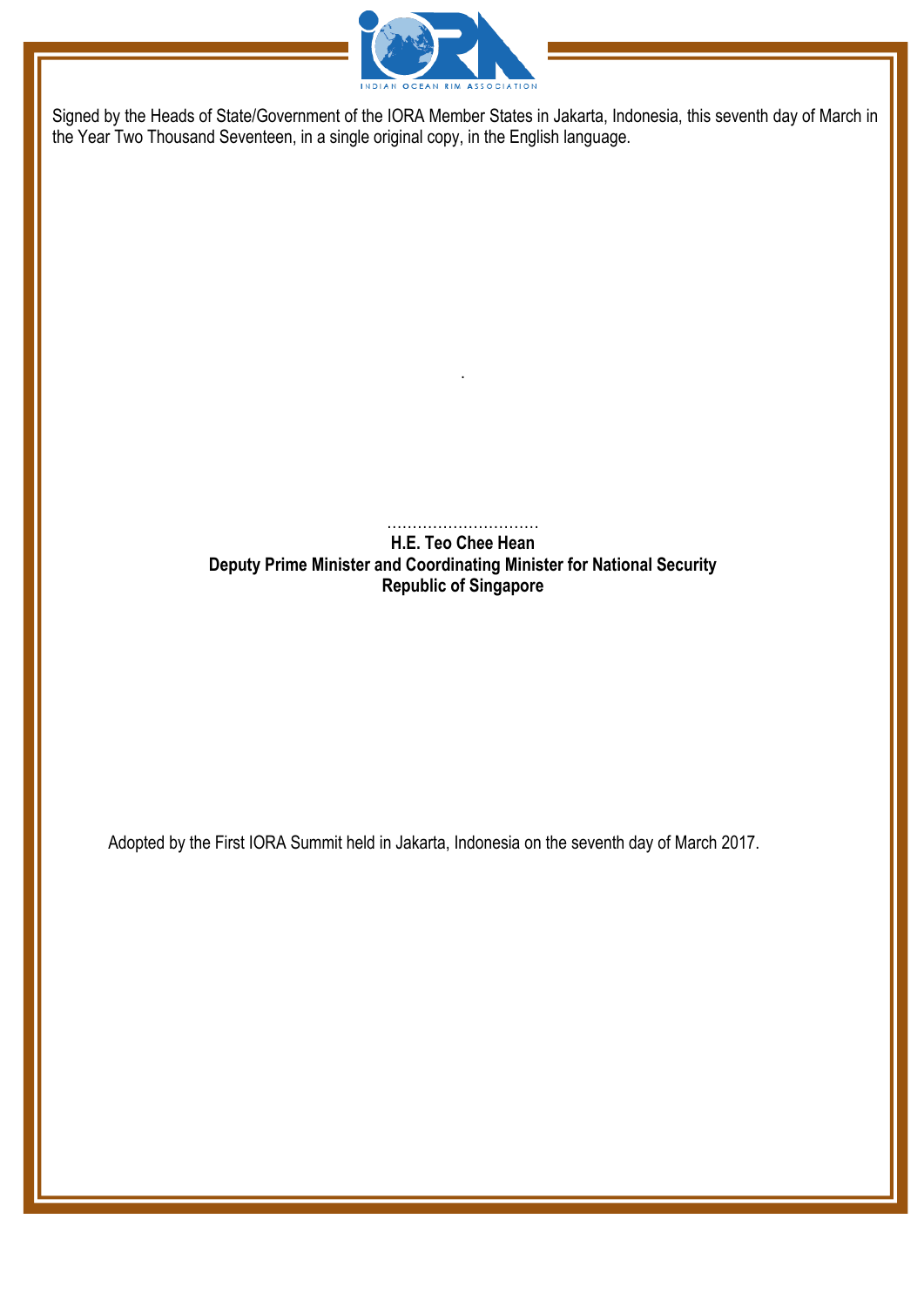



………………………… **H.E. Mohamed Omer Arteh Deputy Prime Minister Federal Republic of Somalia**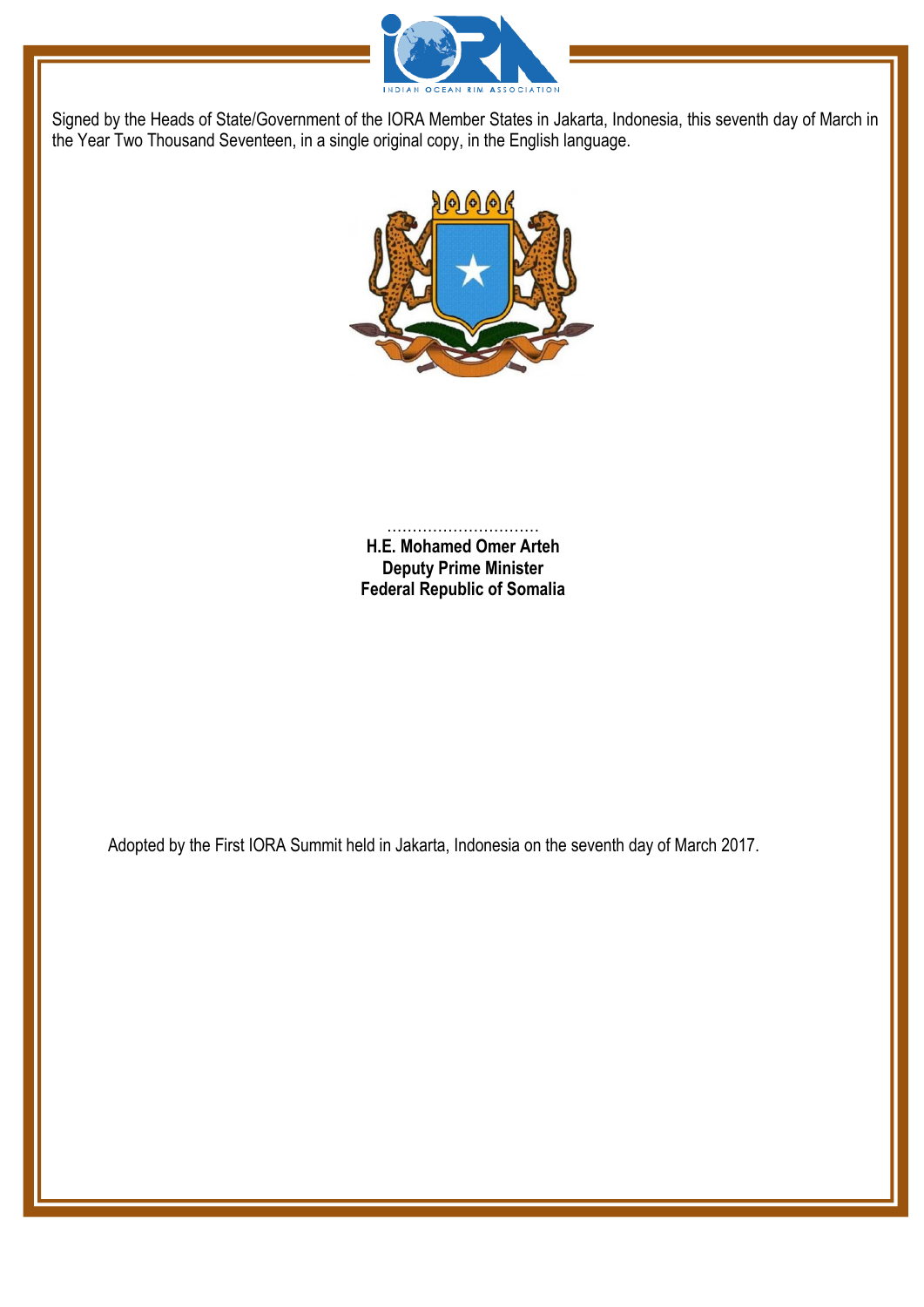



………………………… **H.E. Jacob Gedleyihlekisa Zuma President Republic of South Africa**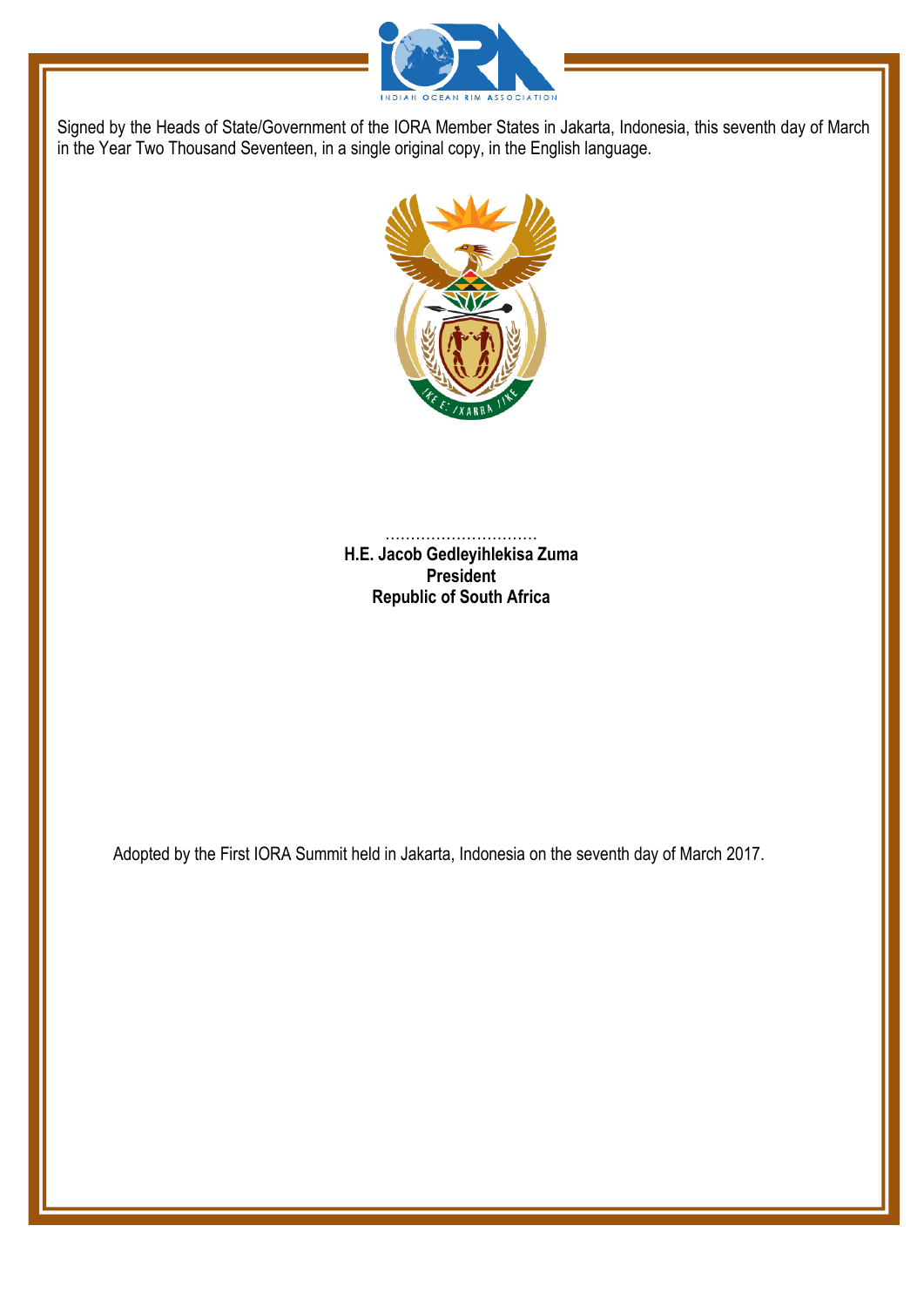



……………………… **H.E. Maithripala Sirisena President Democratic Socialist Republic of Sri Lanka**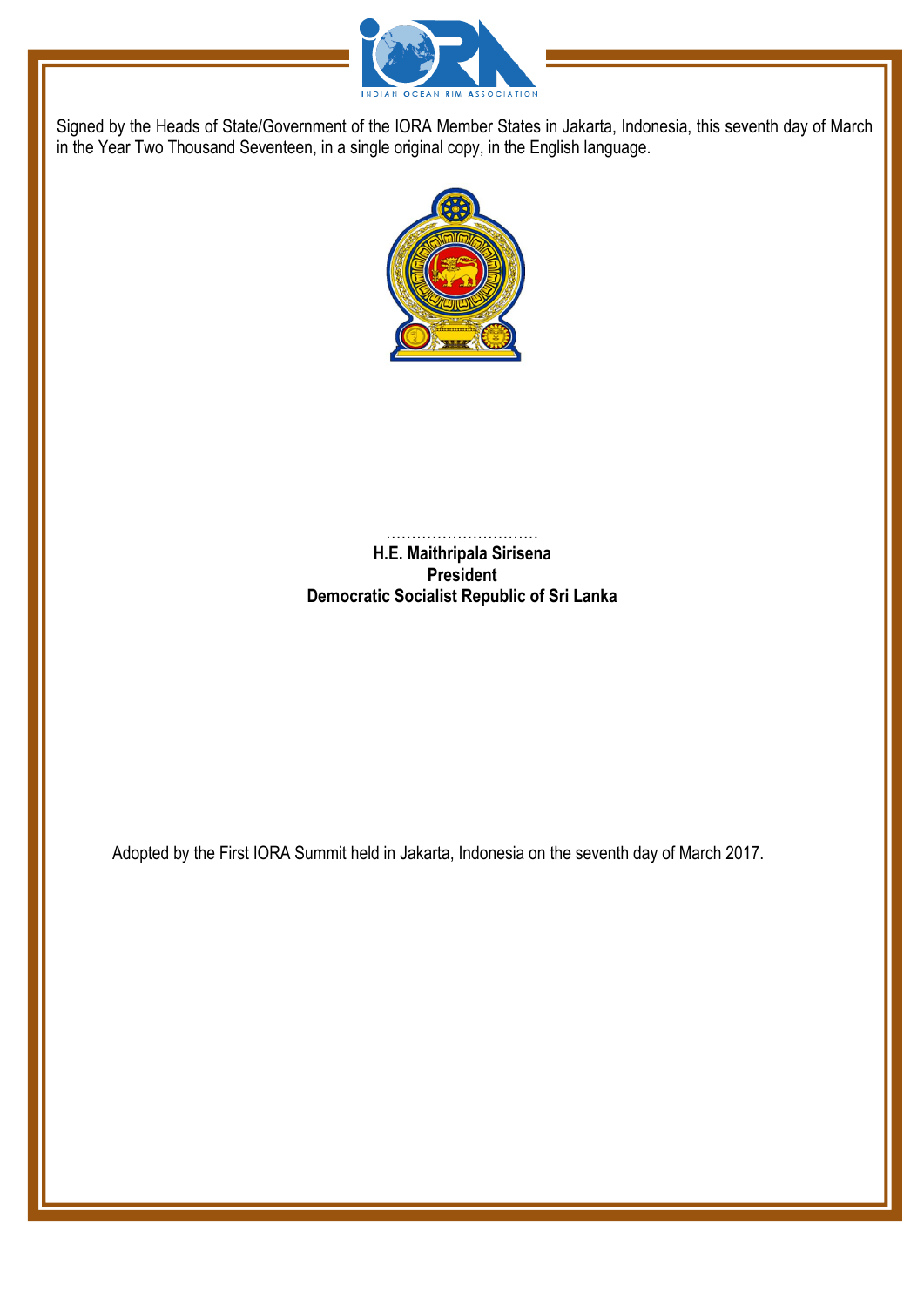



………………………… **H.E. Ali Mohamed Shein President of Zanzibar United Republic of Tanzania**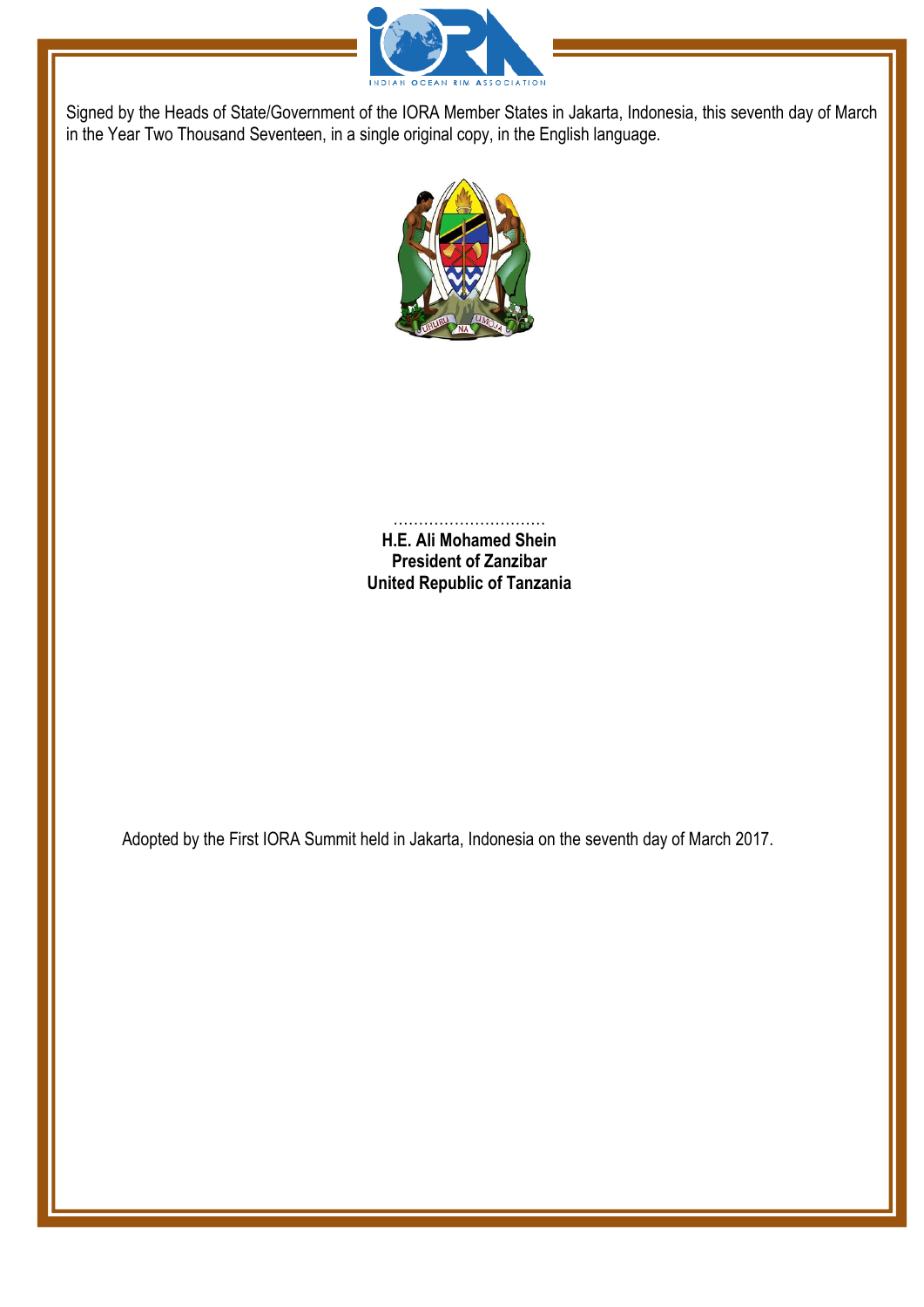



………………………… **H.E. Somkid Jatusripitak Deputy Prime Minister Kingdom of Thailand**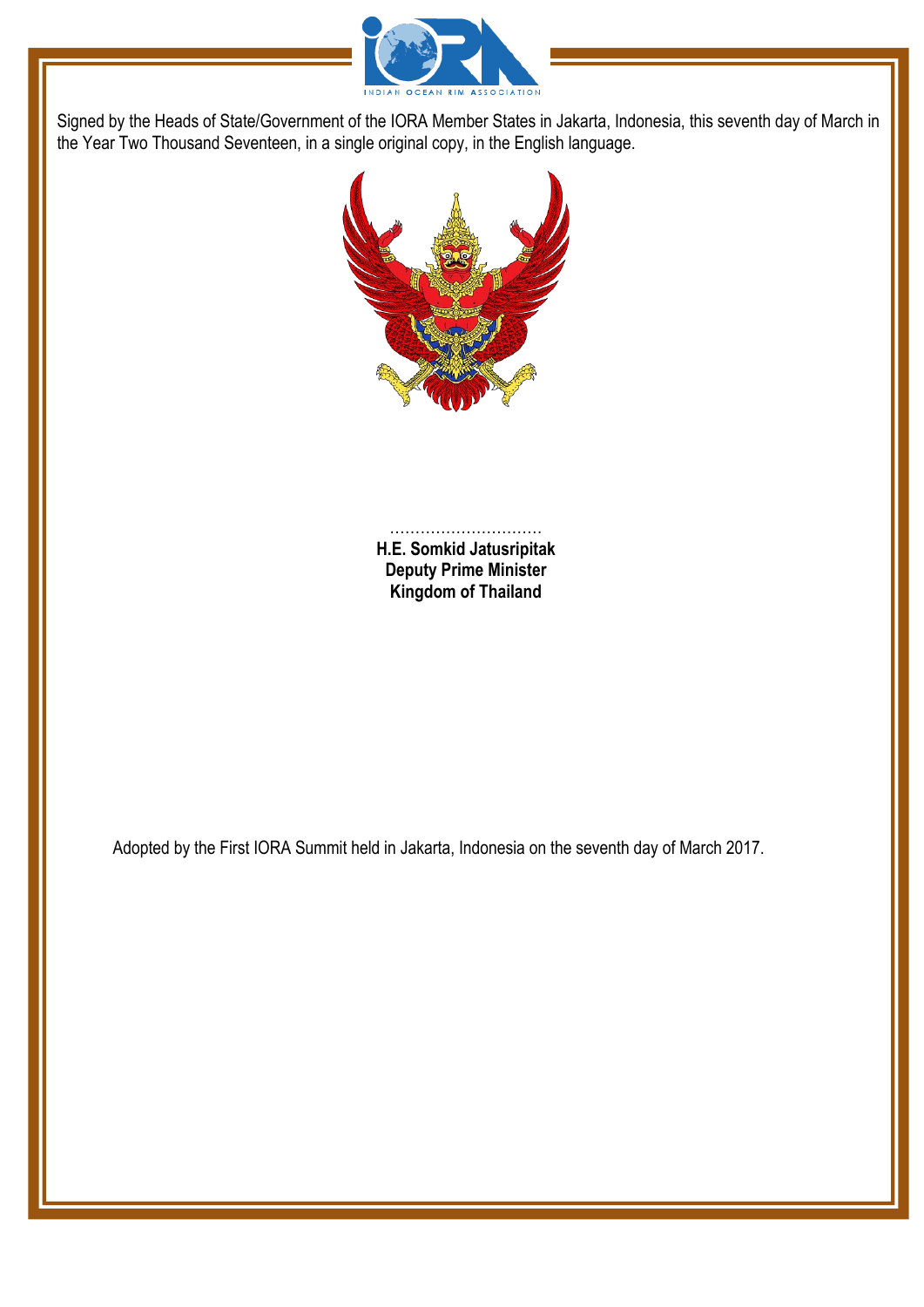



………………………… **His Highness Sheikh Khalifa Bin Zayed Al-Nahyan President United Arab Emirates**